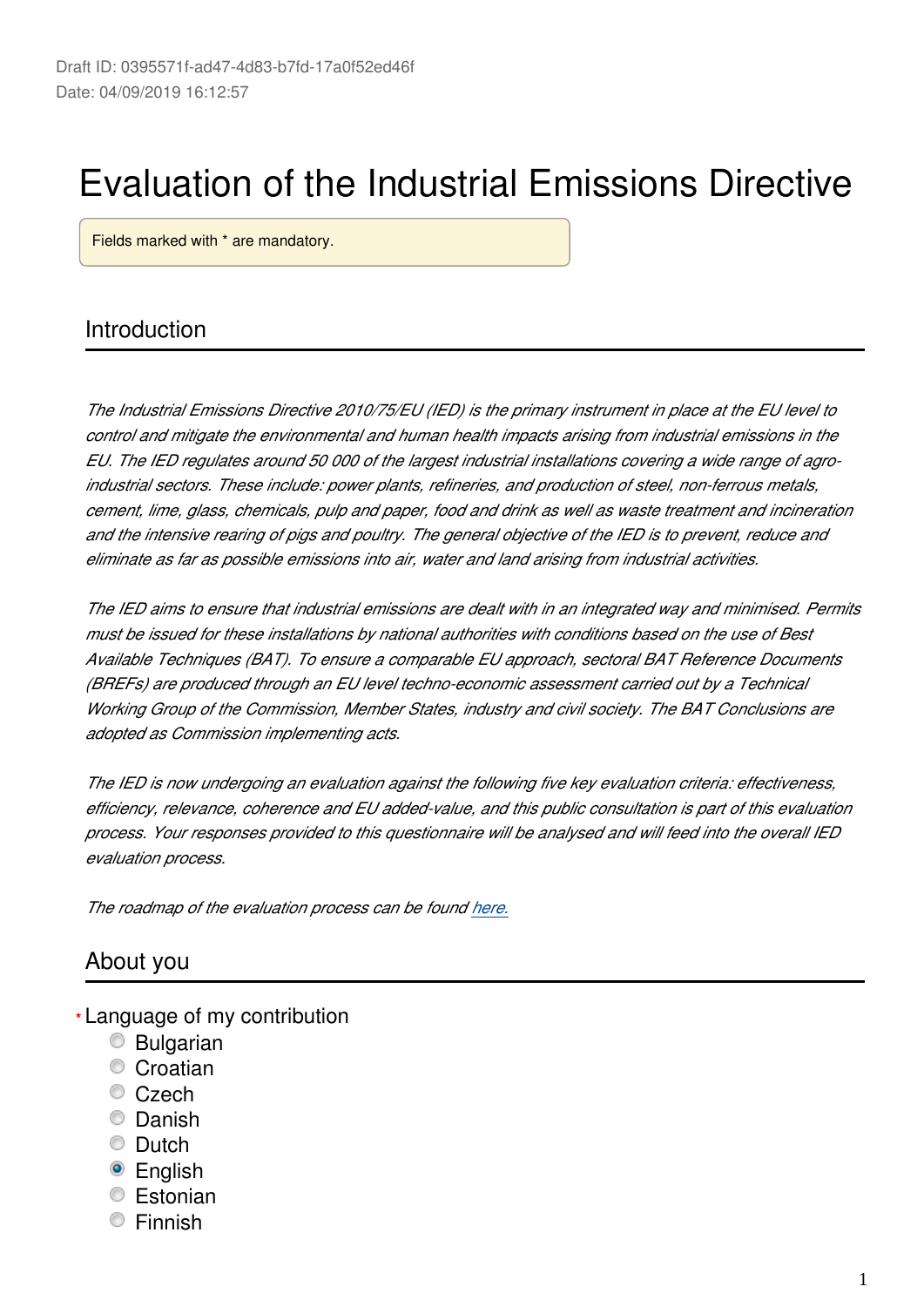- **Erench**
- **Caelic**
- German
- **C** Greek
- **Hungarian**
- $\circ$  Italian
- **C** Latvian
- **C** Lithuanian
- Maltese
- <sup>O</sup> Polish
- Portuguese
- Romanian
- Slovak
- Slovenian
- <sup>O</sup> Spanish
- **Swedish**
- \*I am giving my contribution as
	- Academic/research institution
	- Business association
	- Company/business organisation
	- Consumer organisation
	- EU citizen
	- Environmental organisation
	- Non-EU citizen
	- Non-governmental organisation (NGO)
	- Public authority
	- **Trade union**
	- <sup>O</sup> Other

### First name

India

### Surname

Redrup

# Email (this won't be published) **\*\*\*\*\***

INDIA.REDRUP@ENERGY-UK.ORG.UK

### Organisation name

*255 character(s) maximum*

Energy UK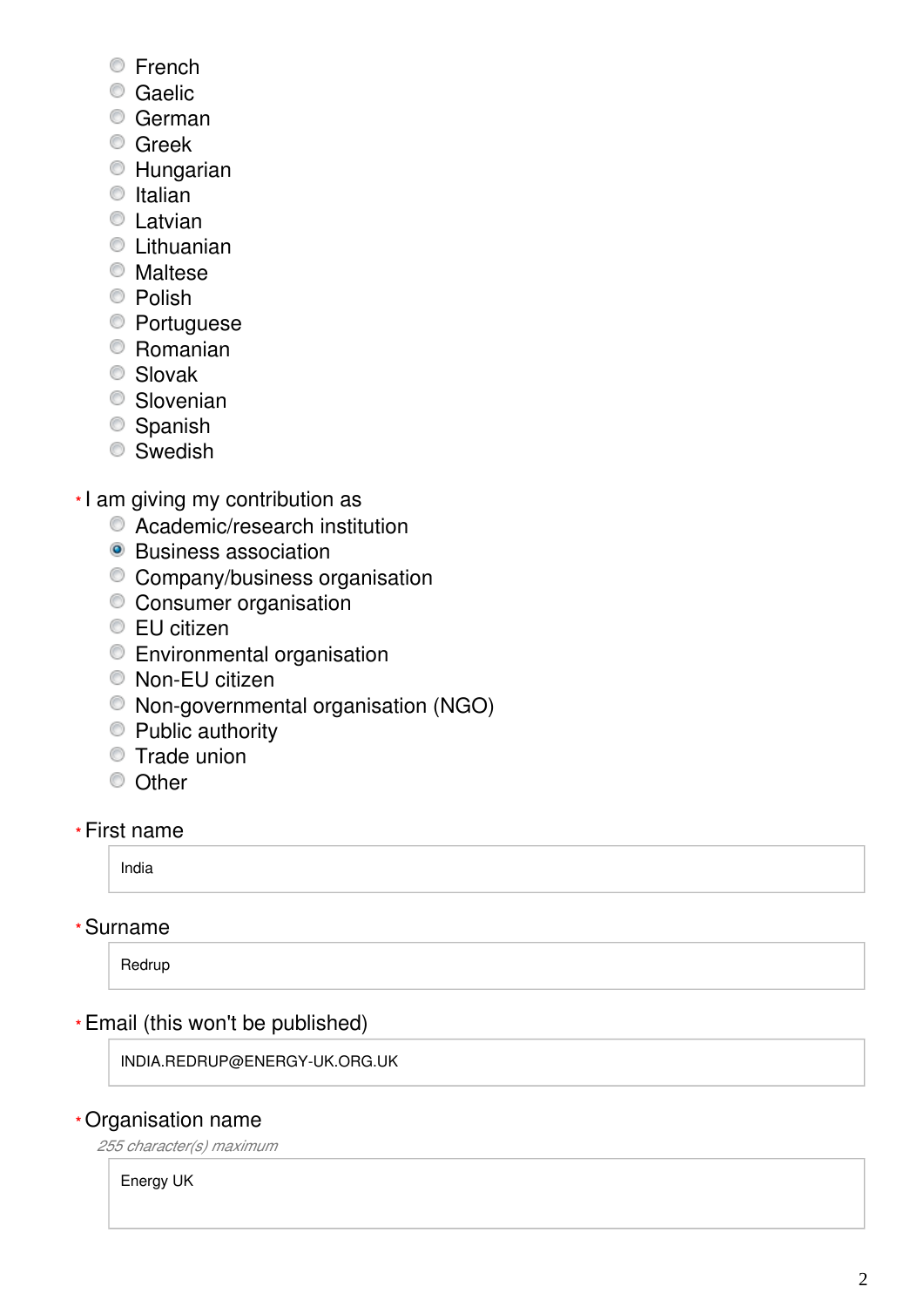### Organisation size **\***

- $\bullet$  Micro (1 to 9 employees)
- Small (10 to 49 employees)
- Medium (50 to 249 employees)
- Large (250 or more)

### Transparency register number

### *255 character(s) maximum*

Check if your organisation is on the *[transparency register](http://ec.europa.eu/transparencyregister/public/homePage.do?redir=false&locale=en)*. It's a voluntary database for organisations seeking to influence EU decisionmaking.

13457582538-68

|   | * Country of origin                                              |   |                                                  |   |                            |   |                                               |
|---|------------------------------------------------------------------|---|--------------------------------------------------|---|----------------------------|---|-----------------------------------------------|
|   | Please add your country of origin, or that of your organisation. |   |                                                  |   |                            |   |                                               |
|   | Afghanistan                                                      |   | Djibouti                                         |   | Libya                      |   | <b>Saint Pierre</b><br>and Miquelon           |
|   | Åland Islands                                                    |   | Dominica                                         |   | Liechtenstein              | O | <b>Saint Vincent</b><br>and the<br>Grenadines |
|   | Albania                                                          |   | Dominican<br>Republic                            |   | Lithuania                  |   | Samoa                                         |
|   | Algeria                                                          |   | Ecuador                                          |   | Luxembourg                 |   | San Marino                                    |
|   | American<br>Samoa                                                |   | Egypt                                            |   | Macau                      |   | São Tomé and<br>Príncipe                      |
| O | Andorra                                                          | O | El Salvador                                      |   | Madagascar                 | O | Saudi Arabia                                  |
|   | Angola                                                           |   | Equatorial<br>Guinea                             |   | Malawi                     |   | Senegal                                       |
|   | Anguilla                                                         | O | Eritrea                                          |   | Malaysia                   |   | Serbia                                        |
|   | Antarctica                                                       | O | Estonia                                          |   | <b>Maldives</b>            |   | Seychelles                                    |
|   | Antigua and<br><b>Barbuda</b>                                    | O | Ethiopia                                         |   | Mali                       |   | Sierra Leone                                  |
|   | Argentina                                                        |   | <b>Falkland Islands</b>                          |   | Malta                      |   | Singapore                                     |
|   | Armenia                                                          |   | Faroe Islands                                    | O | Marshall<br><b>Islands</b> |   | <b>Sint Maarten</b>                           |
|   | Aruba                                                            |   | Fiji                                             |   | Martinique                 |   | Slovakia                                      |
|   | Australia                                                        |   | Finland                                          | O | Mauritania                 | O | Slovenia                                      |
|   | Austria                                                          |   | <b>North</b>                                     |   | <b>Mauritius</b>           |   | Solomon                                       |
|   |                                                                  |   | Macedonia                                        |   |                            |   | <b>Islands</b>                                |
|   | Azerbaijan                                                       | 0 | France                                           |   | Mayotte                    |   | Somalia                                       |
|   | <b>Bahamas</b>                                                   |   | <b>French Guiana</b>                             |   | Mexico                     |   | South Africa                                  |
|   | <b>Bahrain</b>                                                   |   | French                                           |   | Micronesia                 |   | South Georgia                                 |
|   |                                                                  |   | Polynesia                                        |   |                            |   | and the South<br>Sandwich<br><b>Islands</b>   |
|   | Bangladesh                                                       |   | French<br>Southern and<br><b>Antarctic Lands</b> |   | Moldova                    |   | South Korea                                   |
|   | <b>Barbados</b>                                                  |   | Gabon                                            |   | Monaco                     |   | South Sudan                                   |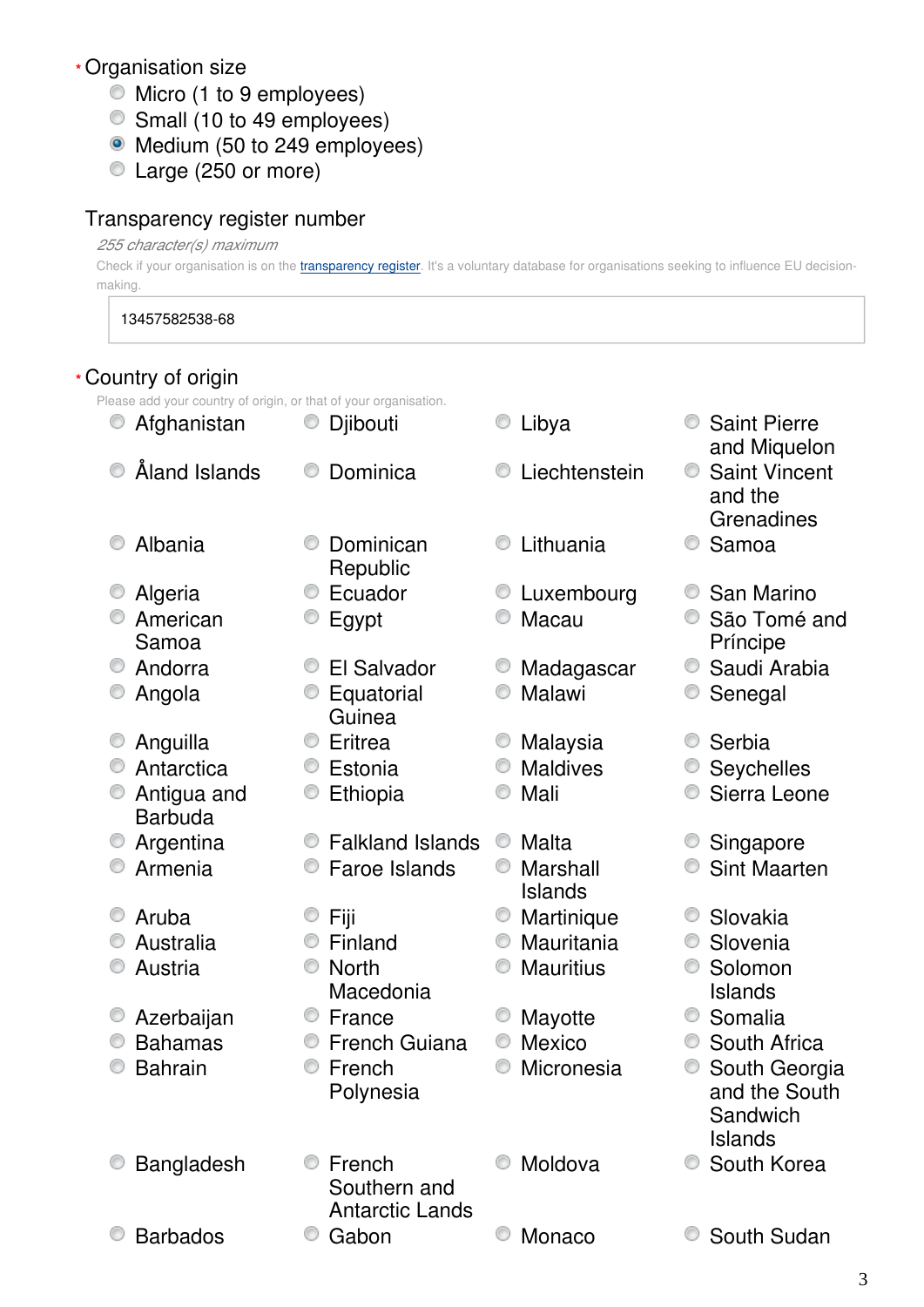|   | <b>Belarus</b>         |                | Georgia             |   | Mongolia           |   | Spain                |
|---|------------------------|----------------|---------------------|---|--------------------|---|----------------------|
|   | <b>Belgium</b>         |                | Germany             | O | Montenegro         | O | Sri Lanka            |
|   | <b>Belize</b>          | O              | Ghana               | O | Montserrat         |   | Sudan                |
| O | <b>Benin</b>           | O              | Gibraltar           | O | Morocco            | O | Suriname             |
|   | <b>Bermuda</b>         | O              | Greece              |   | Mozambique         |   | Svalbard and         |
|   |                        |                |                     |   |                    |   | Jan Mayen            |
|   | <b>Bhutan</b>          |                | Greenland           |   | Myanmar            |   | Swaziland            |
|   |                        |                |                     |   | /Burma             |   |                      |
|   | <b>Bolivia</b>         |                | Grenada             |   | Namibia            |   | Sweden               |
|   | <b>Bonaire Saint</b>   | O              | Guadeloupe          |   | <b>Nauru</b>       |   | Switzerland          |
|   | Eustatius and          |                |                     |   |                    |   |                      |
|   | Saba                   |                |                     |   |                    |   |                      |
|   | Bosnia and             |                | Guam                |   | <b>Nepal</b>       |   | Syria                |
|   | Herzegovina            |                |                     |   |                    |   |                      |
| O | <b>Botswana</b>        | O              | Guatemala           | O | <b>Netherlands</b> |   | Taiwan               |
|   | <b>Bouvet Island</b>   | O              | Guernsey            | 0 | New Caledonia      | O | Tajikistan           |
| O | <b>Brazil</b>          | O              | Guinea              | O | New Zealand        | O | Tanzania             |
|   | <b>British Indian</b>  | O              | Guinea-Bissau       | O | Nicaragua          |   | <b>Thailand</b>      |
|   | Ocean Territory        |                |                     |   |                    |   |                      |
| O | <b>British Virgin</b>  | O              | Guyana              | O | <b>Niger</b>       |   | The Gambia           |
|   | <b>Islands</b>         |                |                     |   |                    |   |                      |
|   | <b>Brunei</b>          |                | Haiti               |   | Nigeria            |   | Timor-Leste          |
|   | <b>Bulgaria</b>        | O              | <b>Heard Island</b> |   | <b>Niue</b>        |   | <b>Togo</b>          |
|   |                        |                | and McDonald        |   |                    |   |                      |
|   |                        |                | Islands             |   |                    |   |                      |
|   | <b>Burkina Faso</b>    |                | Honduras            |   | Norfolk Island     |   | Tokelau              |
|   | <b>Burundi</b>         |                | Hong Kong           |   | North Korea        |   | Tonga                |
|   | Cambodia               | $\circledcirc$ | Hungary             |   | Northern           |   | Trinidad and         |
|   |                        |                |                     |   | Mariana Islands    |   | Tobago               |
|   | Cameroon               |                | Iceland             | O | Norway             | O | Tunisia              |
|   | Canada                 |                | India               |   | Oman               |   | Turkey               |
|   | Cape Verde             | O              | Indonesia           | O | Pakistan           |   | Turkmenistan         |
|   | Cayman Islands         | O              | Iran                |   | Palau              |   | Turks and            |
|   |                        |                |                     |   |                    |   | Caicos Islands       |
|   | <b>Central African</b> |                | Iraq                |   | Palestine          |   | Tuvalu               |
|   | Republic               |                |                     |   |                    |   |                      |
|   | Chad                   |                | Ireland             |   | Panama             |   | © Uganda             |
|   | Chile                  |                | Isle of Man         |   | Papua New          |   | Ukraine              |
|   |                        |                |                     |   | Guinea             |   |                      |
|   | China                  |                | <b>Israel</b>       |   | Paraguay           |   | United Arab          |
|   |                        |                |                     |   |                    |   | Emirates             |
|   | Christmas              |                | Italy               |   | Peru               |   | <b>O</b> United      |
|   | Island                 |                |                     |   |                    |   | Kingdom              |
|   | Clipperton             |                | Jamaica             |   | Philippines        | O | <b>United States</b> |
|   | Cocos (Keeling)        | O              | Japan               |   | Pitcairn Islands   | 0 | <b>United States</b> |
|   | <b>Islands</b>         |                |                     |   |                    |   | Minor Outlying       |
|   |                        |                |                     |   |                    |   | <b>Islands</b>       |
|   | Colombia               |                | Jersey              |   | Poland             |   | Uruguay              |
|   |                        |                |                     |   |                    |   |                      |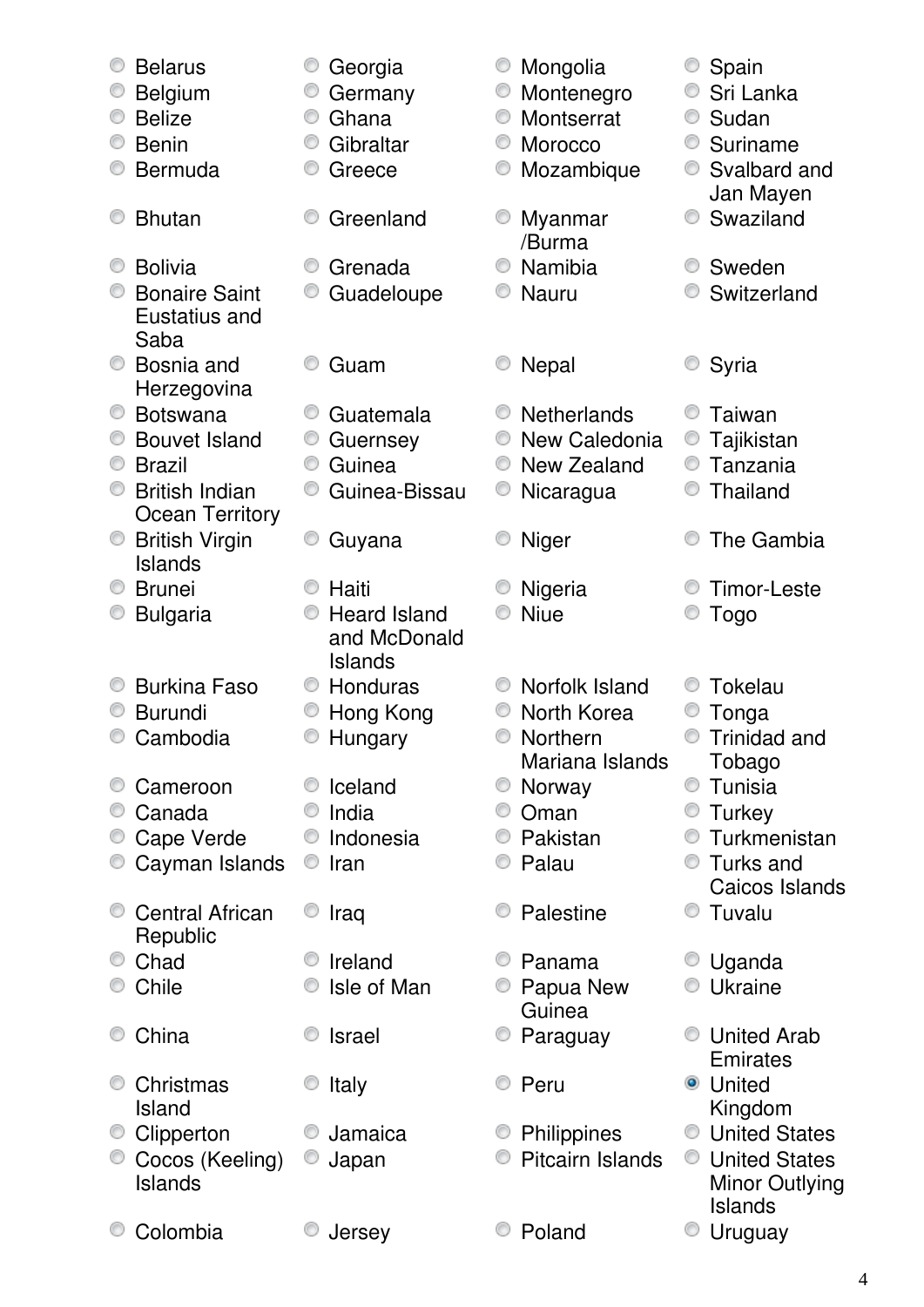| Comoros                                | Jordan     | Portugal                                             | <b>US Virgin</b><br><b>Islands</b> |
|----------------------------------------|------------|------------------------------------------------------|------------------------------------|
| Congo                                  | Kazakhstan | <b>Puerto Rico</b>                                   | Uzbekistan                         |
| Cook Islands                           | Kenya      | Qatar                                                | Vanuatu                            |
| Costa Rica                             | Kiribati   | Réunion                                              | <b>Vatican City</b>                |
| Côte d'Ivoire                          | Kosovo     | Romania                                              | Venezuela                          |
| Croatia                                | Kuwait     | Russia                                               | Vietnam                            |
| Cuba                                   | Kyrgyzstan | Rwanda                                               | <b>Wallis and</b><br>Futuna        |
| Curaçao                                | Laos       | Saint<br>Barthélemy                                  | Western<br>Sahara                  |
| Cyprus                                 | Latvia     | Saint Helena<br>Ascension and<br>Tristan da<br>Cunha | Yemen                              |
| Czechia                                | Lebanon    | Saint Kitts and<br><b>Nevis</b>                      | Zambia                             |
| Democratic<br>Republic of the<br>Congo | Lesotho    | <b>Saint Lucia</b>                                   | Zimbabwe                           |
| Denmark                                | Liberia    | <b>Saint Martin</b>                                  |                                    |

### Publication privacy settings **\***

The Commission will publish the responses to this public consultation. You can choose whether you would like your details to be made public or to remain anonymous.

### **Anonymous**

Only your type of respondent, country of origin and contribution will be published. All other personal details (name, organisation name and size, transparency register number) will not be published.

### **Public**

Your personal details (name, organisation name and size, transparency register number, country of origin) will be published with your contribution.

 $\blacksquare$  I agree with the [personal data protection provisions](https://ec.europa.eu/info/law/better-regulation/specific-privacy-statement_en)

General awareness of industrial emissions and the measures to tackle them

*This section seeks to gather information on the general level of knowledge of emissions from large industrial installations, their evolution over time, and the measures in place to address them. It does not require an in-depth knowledge of the Industrial Emissions Directive.*

*Please select the answer which best represents your views.*

1. To what extent do large industrial installations operate in your places of interest (place where you live, work or study)?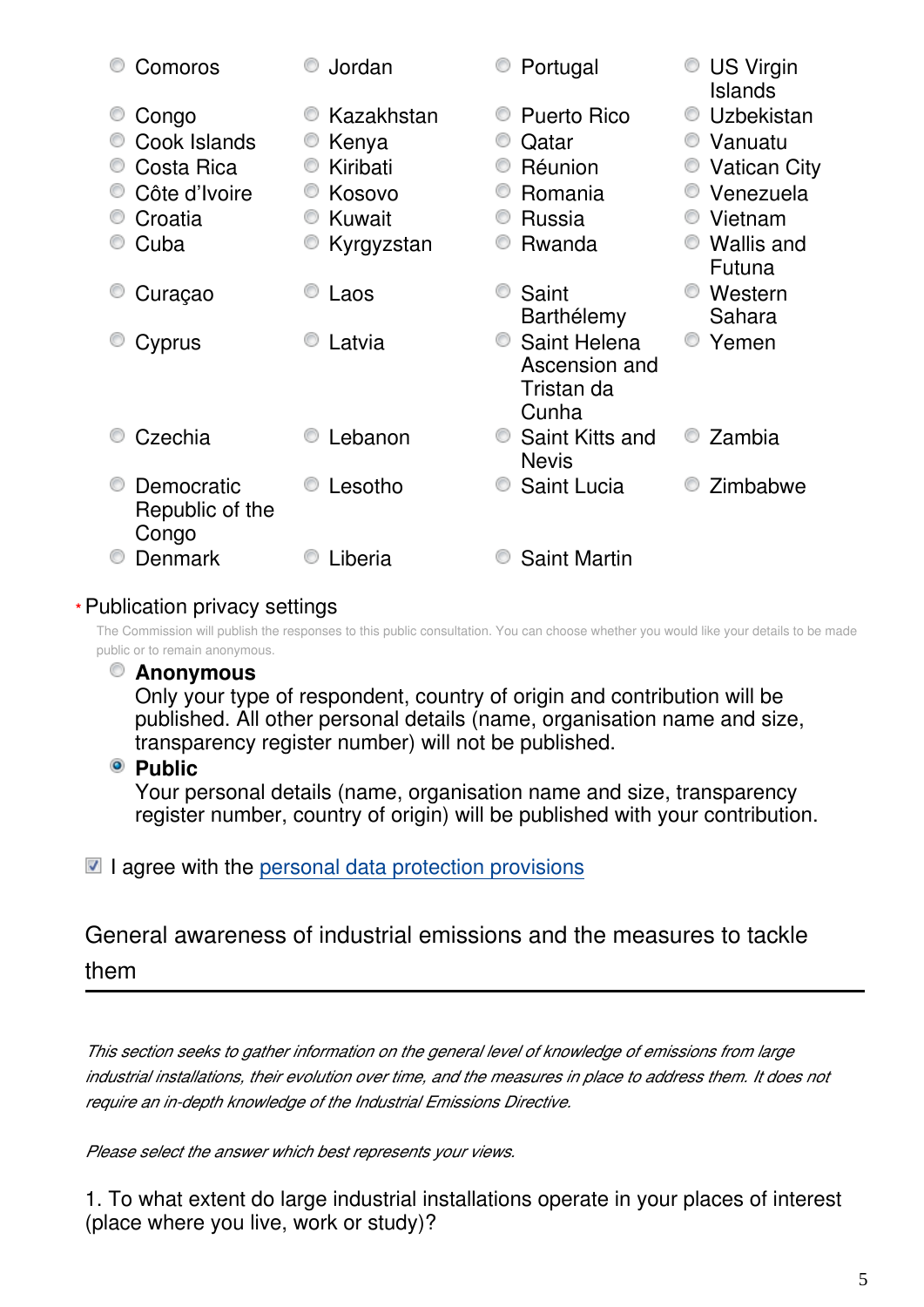- No industrial activity (skip questions 2 to 5)
- **EXECUTE:** Low industrial activity
- Some industrial activity
- High industrial activity
- Very high industrial activity
- Do not know

2. To what extent do activities of large industrial installations located in your places of interest (place where you live, work or study) have an impact on the following environmental aspects?

|                                     | No impact<br>at all | Some<br>impact | Significant<br>impact | Very significant<br>impact | Do not<br>know |
|-------------------------------------|---------------------|----------------|-----------------------|----------------------------|----------------|
| Air Quality                         |                     | $\bullet$      |                       |                            |                |
| <b>Water Quality</b>                | ⋒                   | $\bullet$      | ⋒                     | ⋒                          | ⊙              |
| Consumption of natural<br>resources |                     |                | ⋒                     |                            | ⋒              |
| Energy use                          |                     | ⋒              | A                     | ⋒                          | C              |
| Noise                               |                     | e              | ⋒                     | e                          | ⋒              |
| Odour                               | ⋒                   | ⋒              | ⋒                     | ⋒                          | ∩              |
| Soil contamination                  |                     | A              | ⋒                     | ⋒                          | ◎              |
| Waste generation                    |                     |                | e                     |                            | ⋒              |

3. To what extent do activities of large industrial installations located in your places of interest (place where you live, work or study) have an impact on human health?

- No impact at all
- **O** Limited impact
- Some impact
- Significant impact
- Very significant impact
- Do not know

4. Do you know which authority is responsible for granting and enforcing permits for large industrial installations in your places of interest (place where you live, work or study)?

- Yes, I know.
- No, I don't know.

5. Do you know how you can participate in permitting decisions for large industrial installations in your places of interest (place where you live, work or study)?

- Yes, I know.
- No, I don't know.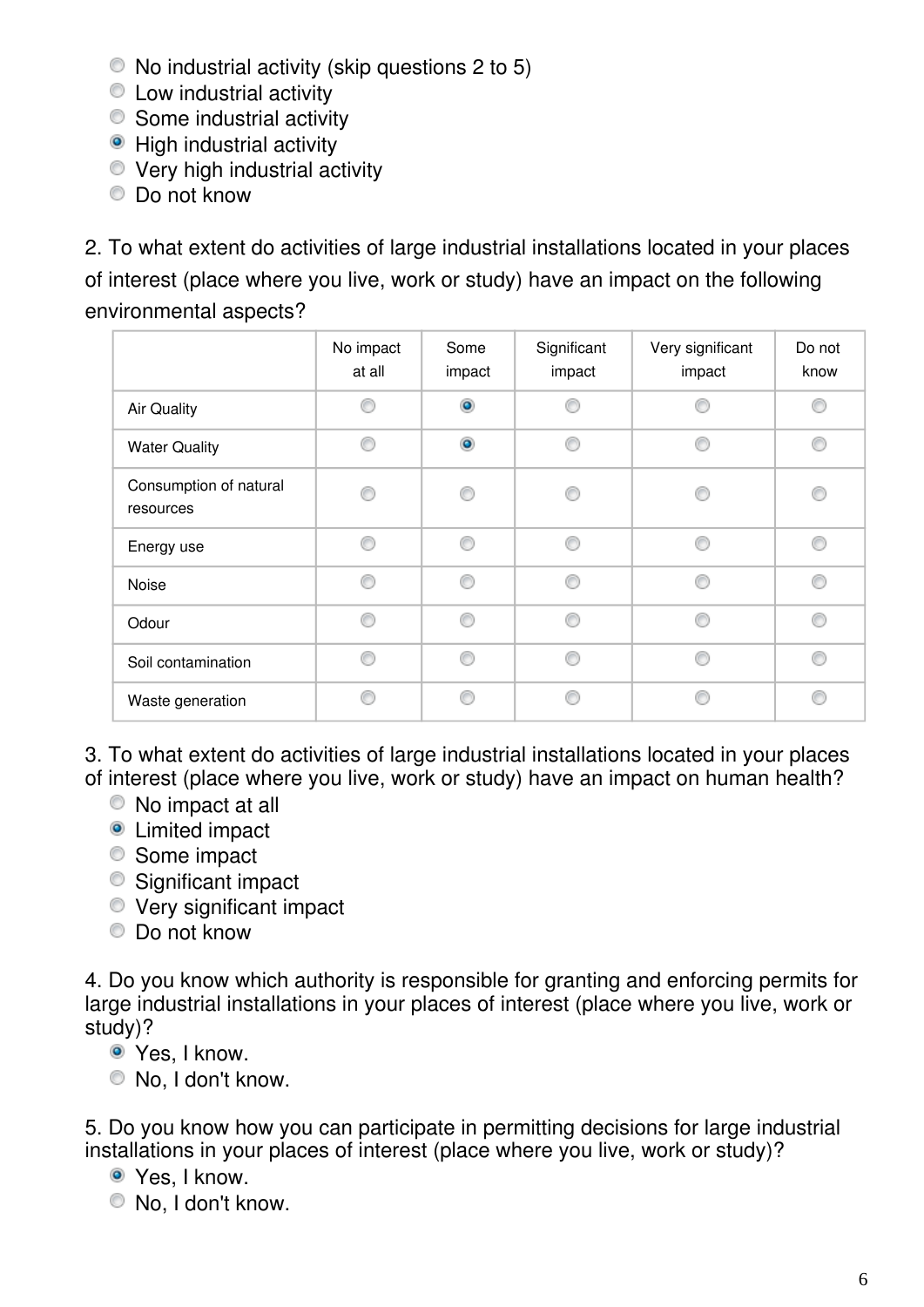6. Do you have access to sufficient information on the level of environmental impacts of large industrial installations?

- No information at all
- Limited information
- **■** Some information
- Sufficient information
- **•** Very detailed information
- Do not know

7. In your opinion, has the level of environmental impacts from large industrial installations in the last 5 years:

- Significantly decreased
- Decreased somewhat
- Stayed the same
- $\bullet$  Increased somewhat
- **Significantly increased**
- Do not know

8. In your opinion, the availability of information on the level of emissions from large industrial installations in the last 5 years has:

- $\bullet$  Significantly increased
- Increased somewhat
- **■** Staved the same
- Decreased somewhat
- **Significantly decreased**
- **Do not know**

### 9. To what extent are you familiar with the following?

|                                                                                                                                                                           | Extremely<br>familiar | Very<br>familiar | Moderately<br>familiar | Slightly<br>familiar | Not<br>familiar |
|---------------------------------------------------------------------------------------------------------------------------------------------------------------------------|-----------------------|------------------|------------------------|----------------------|-----------------|
| EU legislation concerning industrial<br>emissions                                                                                                                         | $\bullet$             |                  |                        |                      |                 |
| The process used to establish permit<br>conditions by local, regional or national<br>competent authorities                                                                |                       |                  |                        |                      |                 |
| The role of Best Available Techniques<br>in permits                                                                                                                       | ۵                     |                  |                        |                      |                 |
| The environmental requirements set in<br>permits                                                                                                                          |                       |                  |                        |                      |                 |
| Availability of emissions information on<br>installations (for example from the<br>European Pollutant Release and<br>Transfer Register (E-PRTR*) and public<br>registers) | $\bullet$             |                  |                        |                      |                 |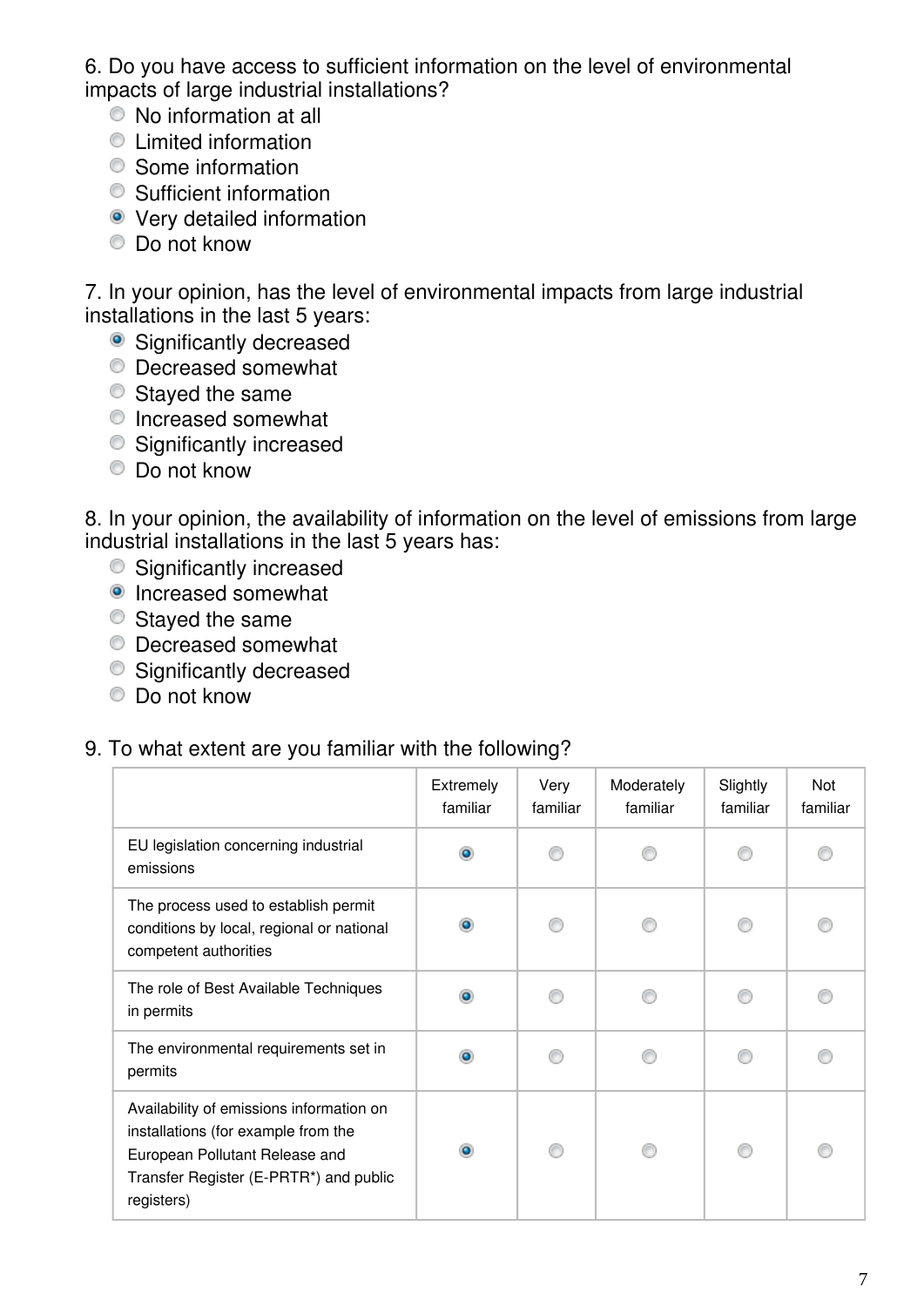⊙

⊙

(\*) https://prtr.eea.europa.eu/#/home

# Specialised views on the functioning of the Industrial Emissions Directive

*This section focuses on gathering more in-depth views about the functioning of the permitting system governed by the Industrial Emissions Directive and requires a certain level of corresponding knowledge. The questions are largely structured around the 5 evaluation criteria: effectiveness, efficiency, relevance, coherence and EU added-value. Questions 10 to 20 can be skipped by the general public.*

*Please select the answer which best represents your views and/or indicate the extent to which you agree with the statements in the following questions.*

10. To what extent do you agree that the Industrial Emissions Directive (including its secondary legislation, i.e. regulations and decisions) has contributed to the following?:

|                                                                                                                                          | Stongly<br>agree | Somewhat<br>agree | Neither<br>agree<br>or<br>disagree | Somewhat<br>disagree | Strongly<br>disagree | Do<br>not<br>know |
|------------------------------------------------------------------------------------------------------------------------------------------|------------------|-------------------|------------------------------------|----------------------|----------------------|-------------------|
| To reducing environmental<br>impacts arising from large<br>industrial activities                                                         | ۰                |                   | ß                                  |                      |                      |                   |
| To a more effective<br>enforcement of permit<br>conditions to control<br>environmental impacts<br>from large industrial<br>installations |                  | $\bullet$         |                                    |                      |                      |                   |
| To ensure an EU level<br>playing field for EU<br>Members States and<br>operators of large<br>industrial installations                    |                  | ۵                 |                                    |                      |                      |                   |

11. To what extent do you agree that the regular updating of BREFs and permits (choose below) under the Industrial Emissions Directive has encouraged the development and deployment of better techniques to prevent and control environmental impacts from large industrial installations?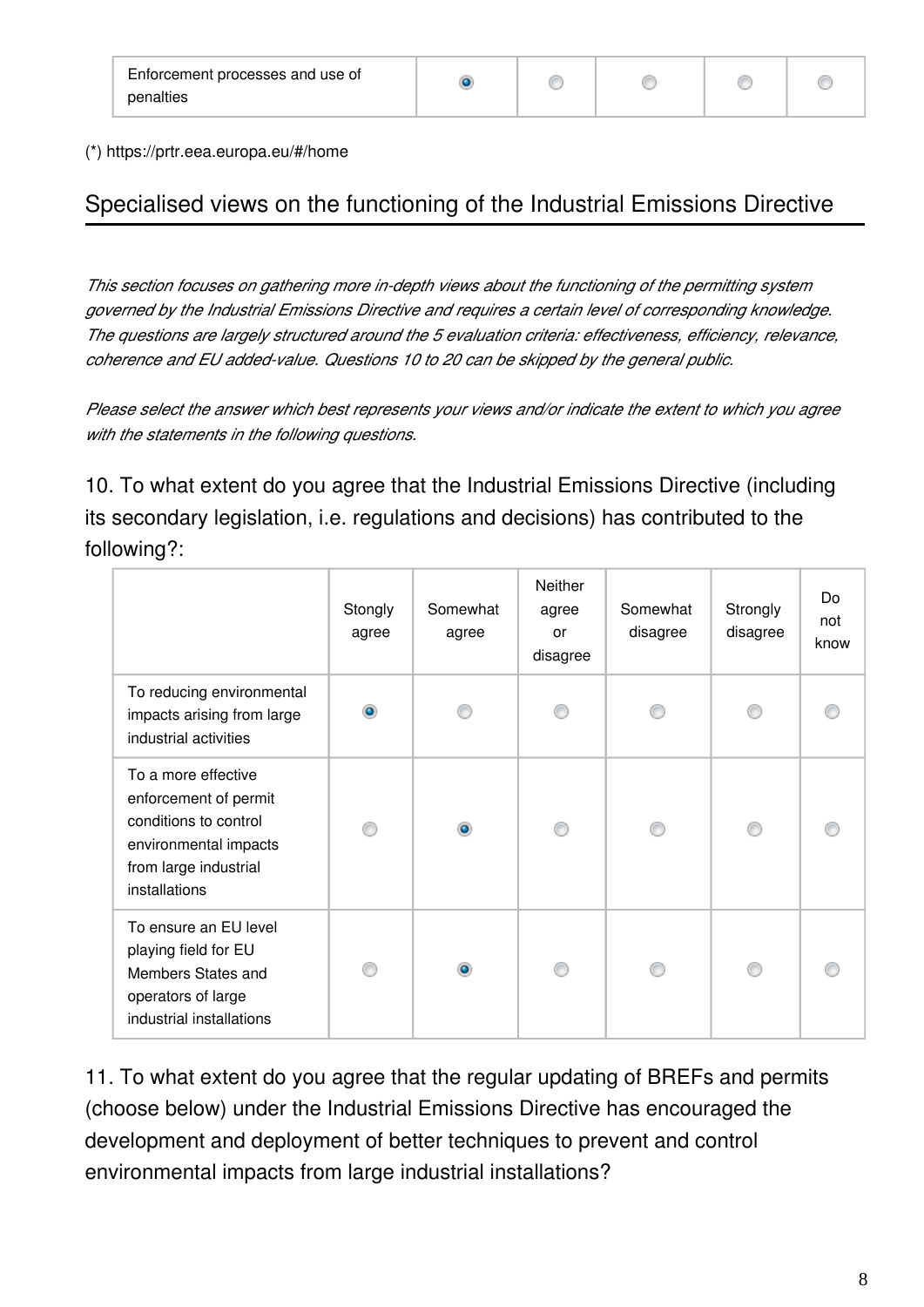|                | Strongly<br>agree | Somewhat<br>agree | Neither agree or<br>disagree | Somewhat<br>disagree | Strongly<br>disagree | Do not<br>know |
|----------------|-------------------|-------------------|------------------------------|----------------------|----------------------|----------------|
| <b>BREFs</b>   |                   | ۰                 |                              |                      |                      |                |
| <b>Permits</b> |                   | ۰                 |                              |                      |                      |                |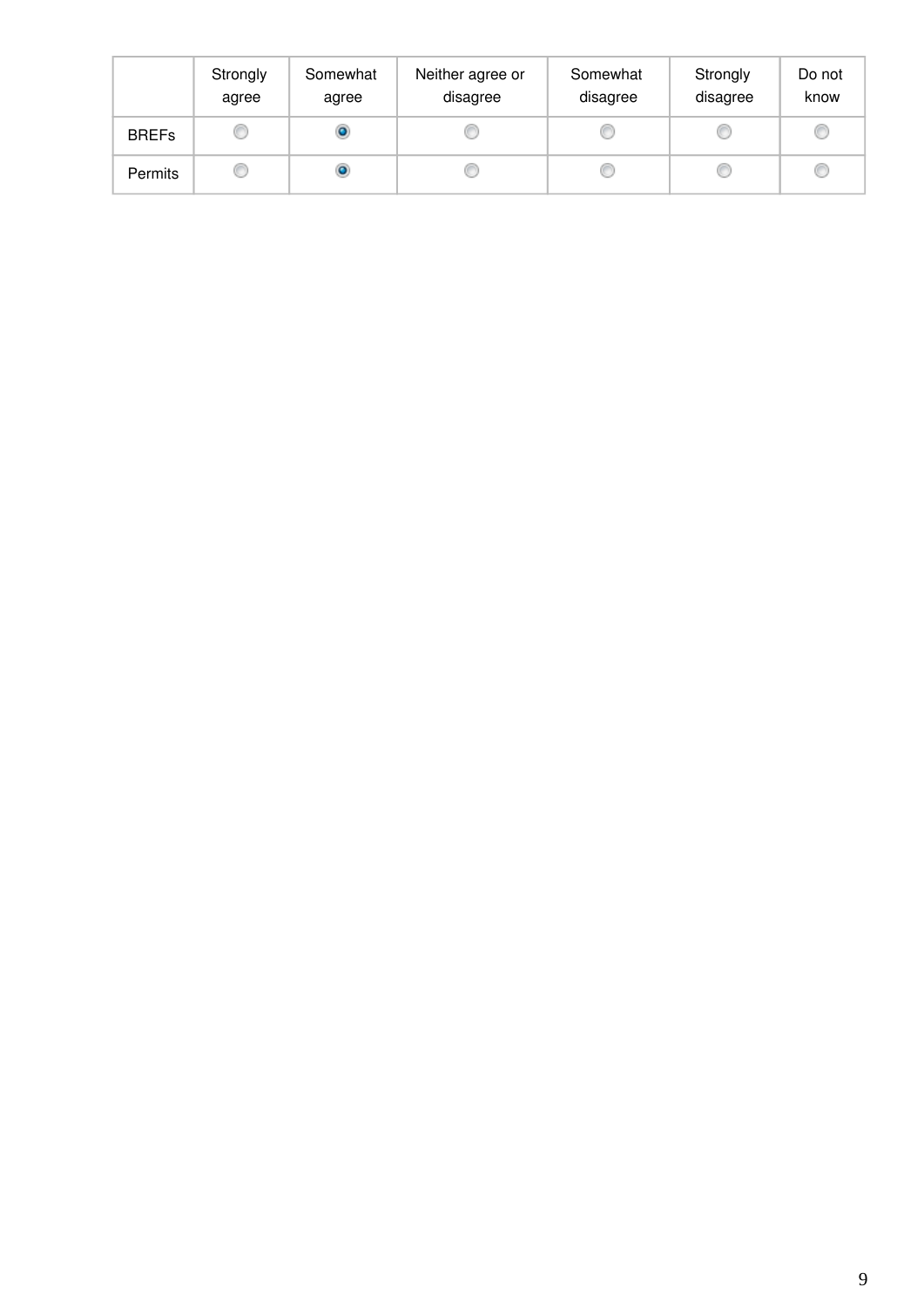# 12. To what extent do you agree that the process to draw up and regularly review BREFs:

|                                                                                                                 | I am not familiar with<br>/aware of the BREF<br>process | Strongly<br>agree | Somewhat<br>agree | Neither<br>agree or<br>disagree | Somewhat<br>disagree | Strongly<br>disagree | Do<br>not<br>know |
|-----------------------------------------------------------------------------------------------------------------|---------------------------------------------------------|-------------------|-------------------|---------------------------------|----------------------|----------------------|-------------------|
| Is effective in identifying techniques for achieving<br>a high level of environmental protection                |                                                         | $\circ$           | C                 | O                               |                      |                      | €                 |
| Allows both costs and benefits to be sufficiently<br>considered in identifying the best available<br>techniques |                                                         | C                 | C                 | ۱                               | €                    | €                    | €                 |
| Captures new developments in techniques                                                                         |                                                         | $\bullet$         | C                 | C                               |                      | C                    | €                 |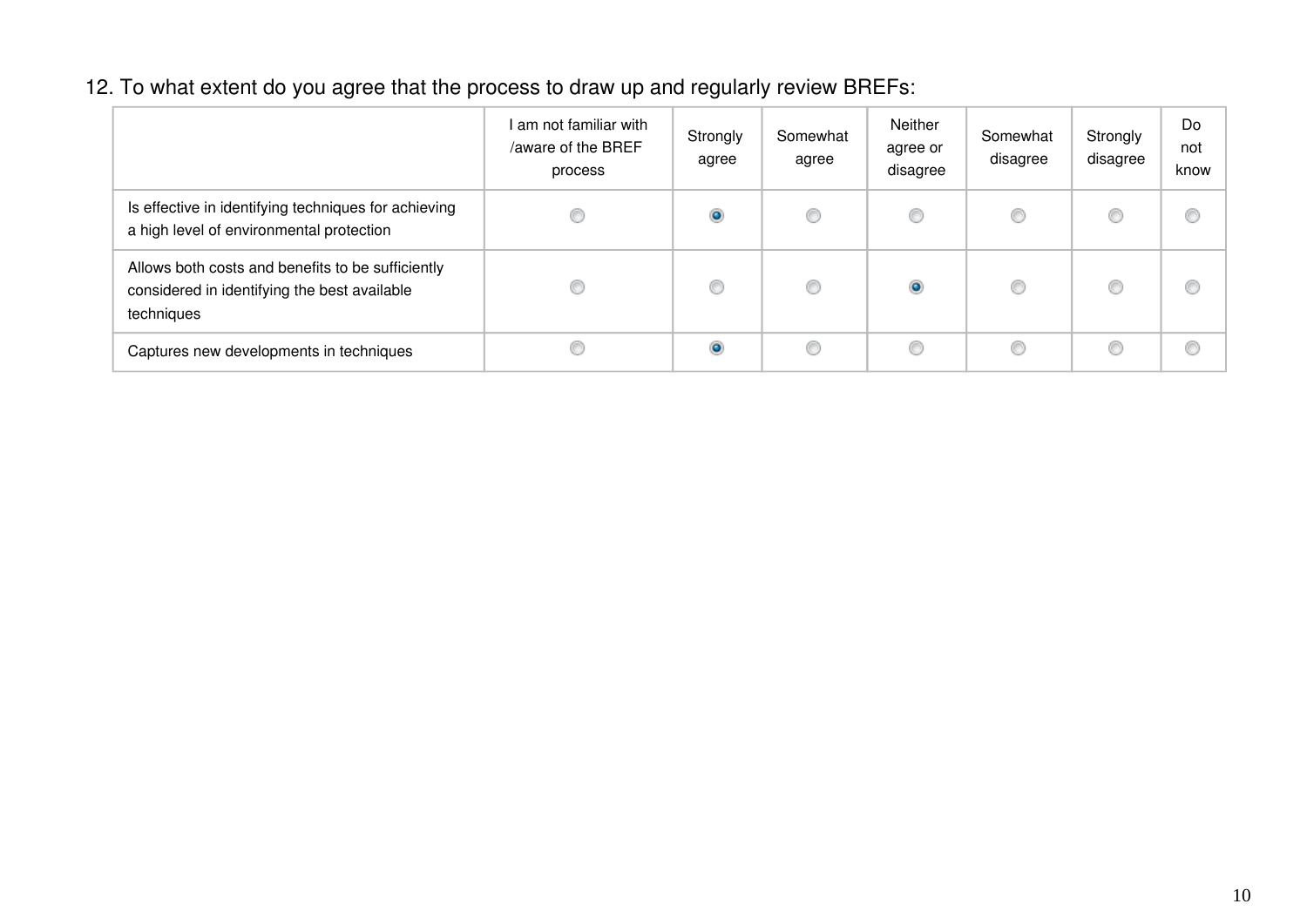13. To what extent is the cost to industrial installations of complying with permit conditions based on the use of BAT acceptable in view of the benefits?

- $\bullet$  I am not familiar with/aware of the costs
- Extremely acceptable
- Very acceptable
- Moderately acceptable
- Slightly acceptable
- $\bullet$  Not acceptable
- Do not know

14. To what extent are permits issued to large industrial installations based on the IED and BREFs effective in controlling the environmental impacts of those installations?

- **•** Extremely effective
- **Very effective**
- $\bullet$  Moderately effective
- **Slightly effective**
- $\bullet$  Not effective
- Do not know

15. To what extent do you agree that the provisions of the IED on the following (permits, enforcement and access to information) have led to more effective control of the environmental impacts of large industrial installations?

|                          | Strongly<br>agree | Somewhat<br>agree | Neither agree<br>or disagree | Somewhat<br>disagree | Strongly<br>disagree | Do not<br>know |
|--------------------------|-------------------|-------------------|------------------------------|----------------------|----------------------|----------------|
| <b>Permits</b>           | $\bullet$         | C                 | c                            | O                    | O                    |                |
| Enforcement              | ۱                 | C                 | C                            | C                    |                      |                |
| Access to<br>information | $\bullet$         | O                 | C                            | C                    | €                    |                |

16. To what extent do you agree that the IED addresses the following:

|                                               | Strongly<br>agree | Somewhat<br>agree | Neither<br>agree or<br>disagree | Somewhat<br>disagree | Strongly<br>disagree | Do<br>not<br>know |
|-----------------------------------------------|-------------------|-------------------|---------------------------------|----------------------|----------------------|-------------------|
| The most relevant<br>environmental impacts    | $\bullet$         | O                 | €                               | C                    | C                    |                   |
| The most relevant<br>pollutants               | ۱                 | O                 | ∩                               | O                    | C                    |                   |
| The most polluting<br>agro-industrial sectors | $\bullet$         | C                 | O                               | C                    | O                    |                   |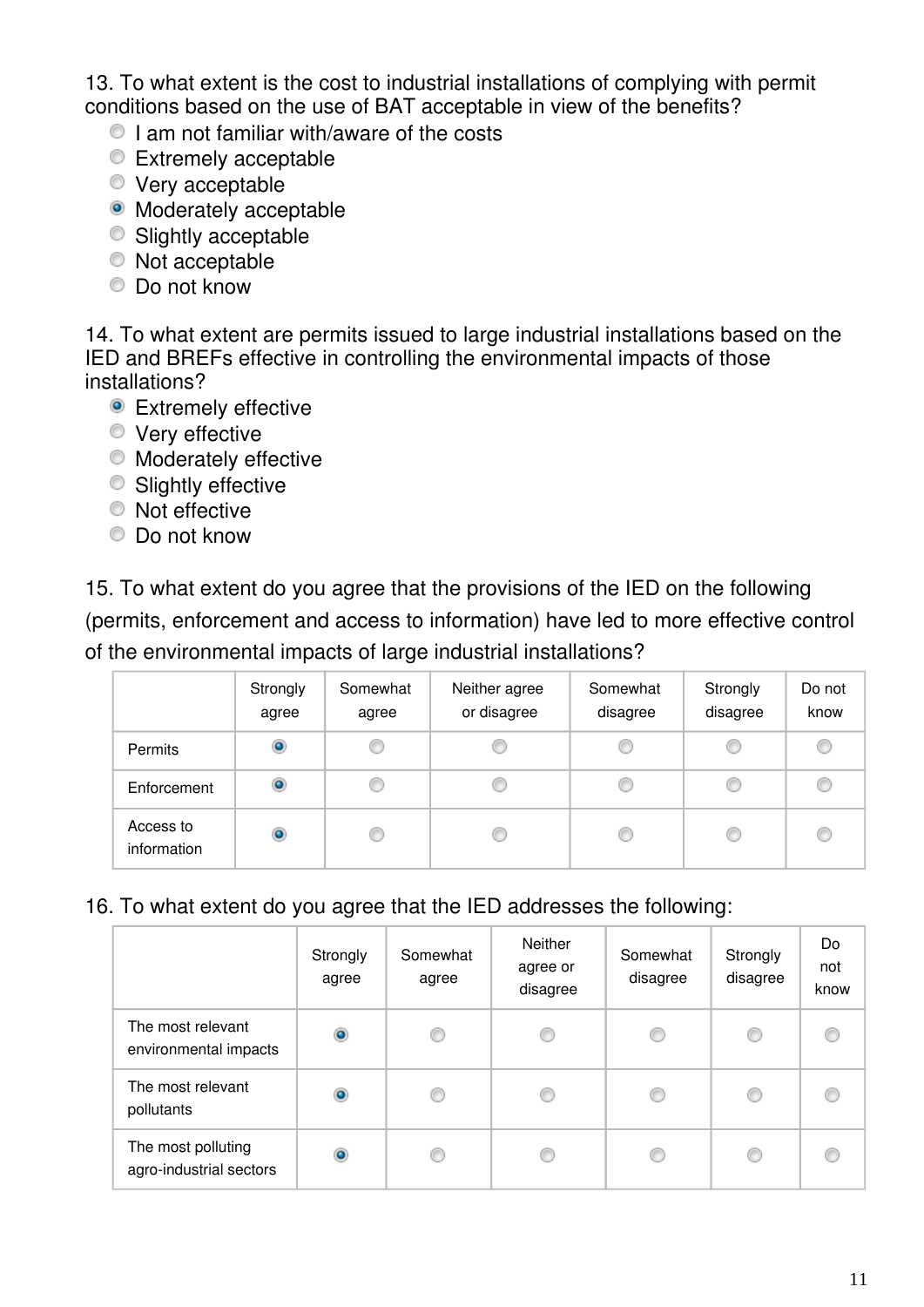17. To what extent do you agree that the process to draw up and regularly review BREFs addresses the following?

|                                               | Strongly<br>agree | Somewhat<br>agree | <b>Neither</b><br>agree or<br>disagree | Somewhat<br>disagree | Strongly<br>disagree | Do<br>not<br>know |
|-----------------------------------------------|-------------------|-------------------|----------------------------------------|----------------------|----------------------|-------------------|
| The most relevant<br>environmental impacts    | $\bullet$         | ◎                 | C                                      | C                    | ∩                    |                   |
| The most relevant<br>pollutants               | $\bullet$         | O                 |                                        | O                    | ⊙                    |                   |
| The most polluting<br>agro-industrial sectors | $\bullet$         | C                 |                                        | 6                    | €                    |                   |

18. To what extent is the IED internally consistent (no contradictions and no overlaps) among its chapters and provisions?

- **Extremely consistent**
- **•** Very consistent
- Moderately consistent
- **Slightly consistent**
- Not consistent
- Do not know

### 19. To what extent is the IED coherent with the following EU policies?

|                                 | Extremely<br>coherent | Very<br>coherent | Moderately<br>coherent | Slightly<br>coherent | Not<br>coherent | Do<br>not<br>know |
|---------------------------------|-----------------------|------------------|------------------------|----------------------|-----------------|-------------------|
| Climate                         | ⋒                     | ∩                | $\bullet$              | ∩                    | ⊙               | ⊙                 |
| Energy                          |                       | ⋒                | $\circledcirc$         | ⋒                    | ∩               | 0                 |
| <b>Air Quality</b>              | ⋒                     | $\bullet$        | ∩                      | ⋒                    | ⊙               | ⊙                 |
| <b>Water Quality</b>            |                       | $\bullet$        | ⋒                      | ⋒                    | ⋒               | ∩                 |
| Circular Economy                | A                     | $\circledcirc$   | ⋒                      | ⋒                    | ∩               | ⊙                 |
| Waste<br>management             |                       | $\circledcirc$   |                        |                      | ⋒               | ◉                 |
| Sustainable use of<br>resources |                       | ۰                |                        |                      | ⋒               | €                 |

20. To what extent do you agree that legislation to regulate environmental impacts of large industrial installations at the EU level, as opposed to national level, helps the following?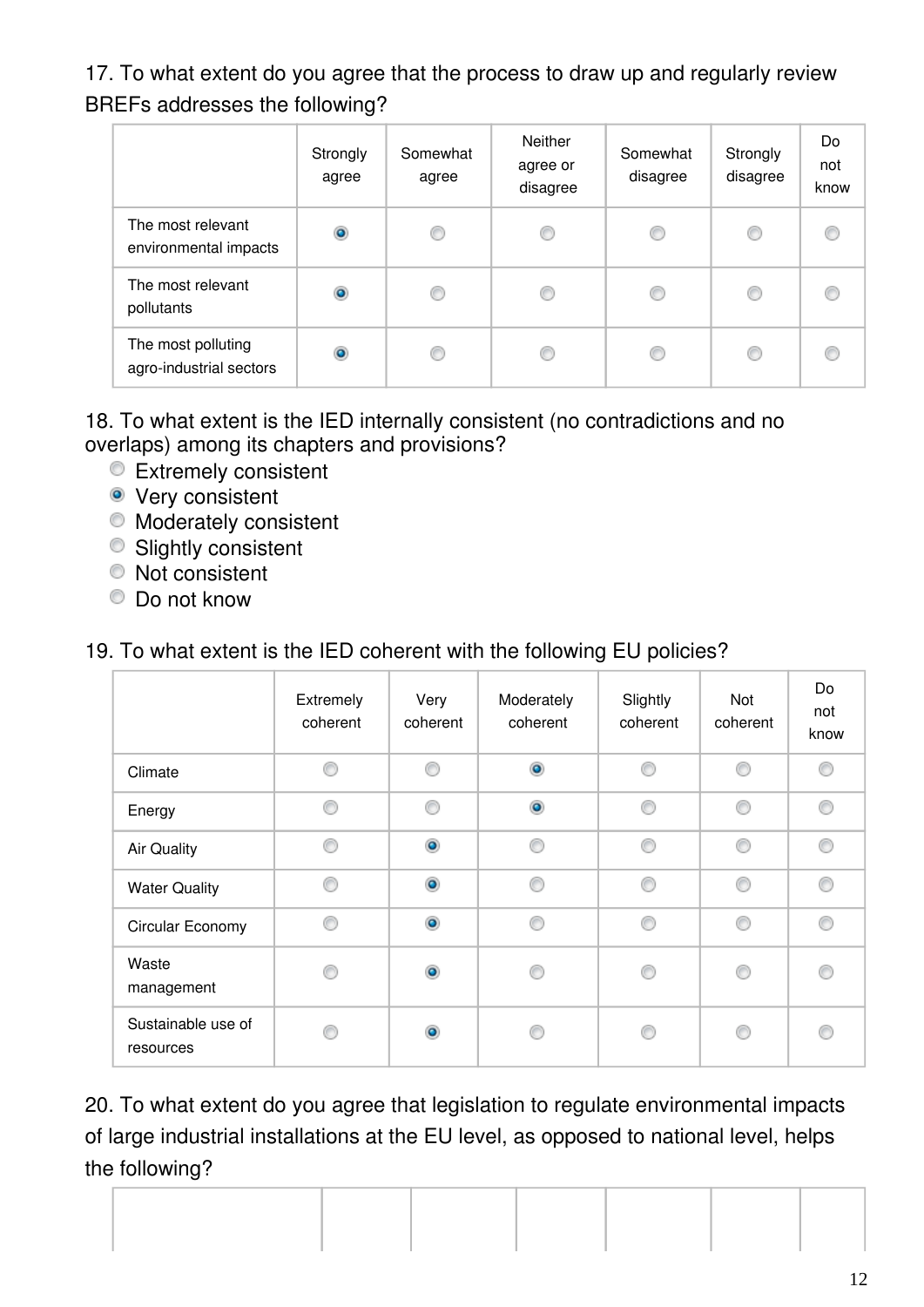|                                                                                  | Strongly<br>agree | Somewhat<br>agree | <b>Neither</b><br>agree<br>or<br>disagree | Somewhat<br>disagree | Strongly<br>disagree | Do<br>not<br>know |
|----------------------------------------------------------------------------------|-------------------|-------------------|-------------------------------------------|----------------------|----------------------|-------------------|
| To better protect human<br>health and the<br>environment                         | $\bullet$         | €                 | ◎                                         | €                    | ⋒                    |                   |
| To ensure that competent<br>national authorities<br>address industrial pollution | ۰                 | €                 | ⋒                                         | C                    | ⋒                    |                   |
| To avoid competition on<br>environmental standards                               | $\bullet$         |                   |                                           |                      | ⋒                    |                   |

### Any other comments

### 21. Please include any further information that you believe would be useful for this evaluation of the Industrial Emissions Directive.

Response to the Evaluation of the Industrial Emissions Directive (IED) 4 Sept 2019

About Energy UK

Energy UK is the trade association for the GB energy industry with a membership of over 100 suppliers, generators, and stakeholders with a business interest in the production and supply of electricity and gas for domestic and business consumers. Our membership covers over 90% of both UK power generation and the energy supply market for UK homes. We represent the diverse nature of the UK's energy industry – from established FTSE 100 companies right through to new, growing suppliers and generators, who now make up over half of our membership.

Our members turn energy sources into electricity for over 27 million homes and every business in Britain. Over 680,000 people in every corner of the country rely on the sector for their jobs, with many of our members providing long-term employment as well as quality apprenticeships and training for those starting their careers. The energy industry invests over £12.5bn annually, delivers around £84bn in economic activity through its supply chain and interaction with other sectors, and pays £6bn in tax to HM Treasury.

Key messages:

Emissions from the power sector - context

The UK power sector continues to undergo a large transition towards decarbonisation and as well as the sector's large reductions in CO<sub>2</sub> there have also been large reductions in the non-CO<sub>2</sub> emissions covered by the IED and its predecessor legislation. For example, the sector has achieved a 97% reduction in SO2 emissions between 2000 and 2017, a 73% cut in NOx emissions and reductions in PM10 of 90% over the same period . Alongside the policies driving decarbonisation, the IED provides a key part of the overall regulatory framework by ensuring that high standards of emissions abatement are achieved.